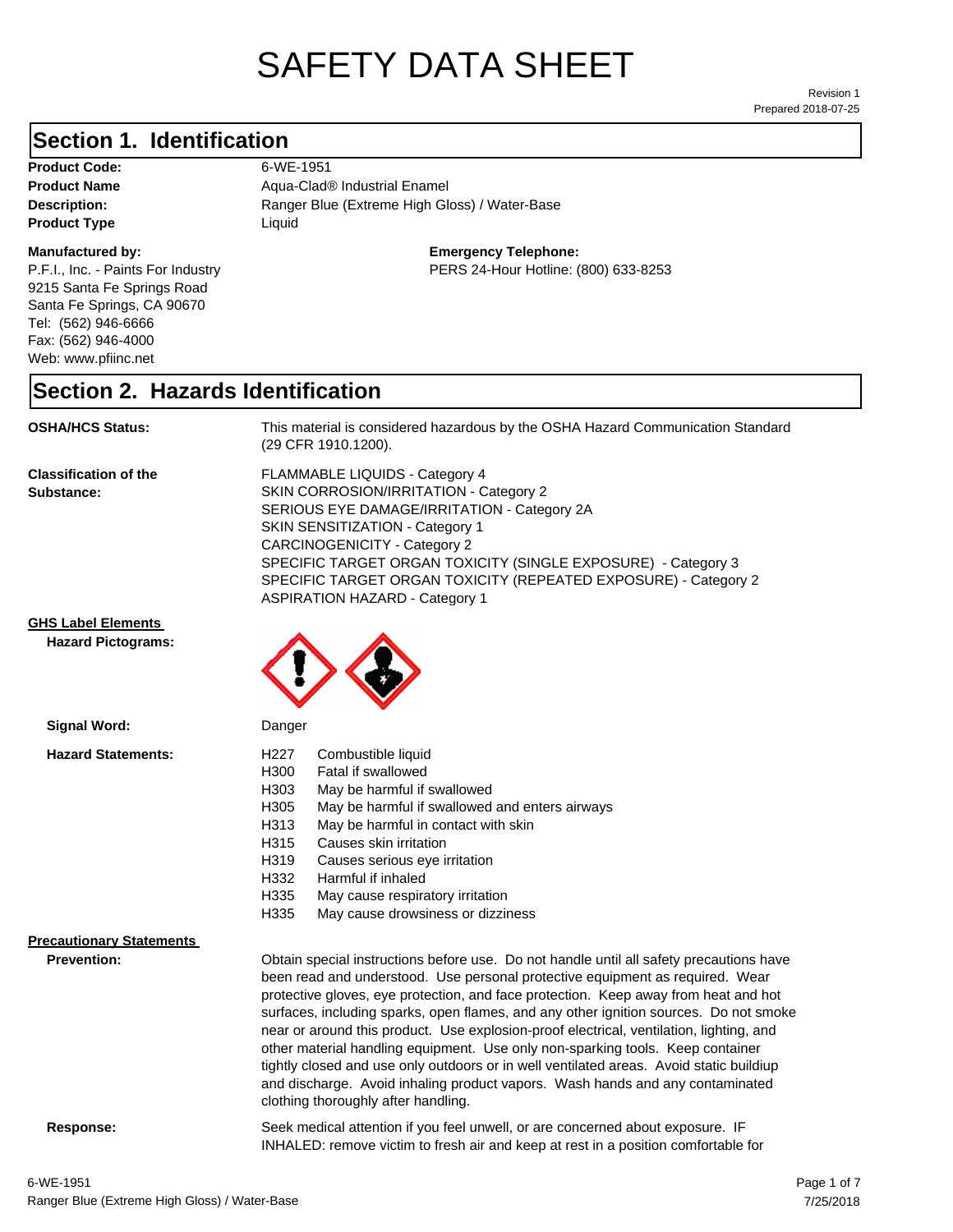| Storage & Disposal:                         | breathing. IF SWALLOWED: contact a poison control center or physician immediately.<br>Do not induce vomiting. IN CASE OF SKIN OR HAIR CONTACT: remove all<br>contaminated clothing, and wash skin with soap and water. If irritation or rash occurs,<br>get medical attention. IF IN EYES: rinse with copious amounts of water for several<br>minutes. Remove contact lenses, if present and easy to do so. If eye irritation persists,<br>seek medical attention.<br>Store in a locked and secure environment. Store in a cool, well ventilated area away<br>from direct sunlight and heat. Dispose of contents and container in accordance with all<br>local, regional, state, and federal regulations.                                                                                                                                                                                                                                                                                                                |
|---------------------------------------------|--------------------------------------------------------------------------------------------------------------------------------------------------------------------------------------------------------------------------------------------------------------------------------------------------------------------------------------------------------------------------------------------------------------------------------------------------------------------------------------------------------------------------------------------------------------------------------------------------------------------------------------------------------------------------------------------------------------------------------------------------------------------------------------------------------------------------------------------------------------------------------------------------------------------------------------------------------------------------------------------------------------------------|
| <b>Supplemental Label</b><br>Elements:      | Ensure adequate ventilation at all times when using this product and when sanding the<br>dried film. Wear an appropriate, NIOSH approved particulate respirator. Follow all<br>respirator manufacturer's directions for proper use. Abrading or sanding this product's<br>dried film may release crystalline silica which has been shown to cause lung damage<br>and may cause cancer following long term exposure. Rags, sandpaper, steel wool,<br>and other abrading materials or waste containing this product may spontaneously<br>combust when improperly disposed of. Product contains solvents which can cause<br>permanent brain and nervous system damage. Intentional misuse by concentrating<br>and inhaling the contents of this product can be harmful or fatal. Do not transfer<br>contents to another container.<br>PROPOSITION 65 WARNING: this product contains chemicals known to the State of<br>California to cause cancer and birth defects or other reproductive harm.<br>FOR INDUSTRIAL USE ONLY. |
| <b>Hazards not otherwise</b><br>classified: | None known.                                                                                                                                                                                                                                                                                                                                                                                                                                                                                                                                                                                                                                                                                                                                                                                                                                                                                                                                                                                                              |

# **Section 3. Composition/Information on Ingredients**

### Chemical Name / CAS No

Ethylene Glycol Monobutyl Ether 111-76-2 10 to 20% Vapor Pressure: .11 kPa

Calcium Carbonate 1317-65-3 5 to 10%

## **Section 4. First Aid Measures**

### **Description of First Aid Measures**

| <b>Eye Contact:</b>  | Immediately flush eyes with copious amounts of water. Remove any contact lenses.<br>Rinse for at least 10 minutes. Get medical attention. Chemical burns must be treated<br>promptly by a physician.                                                                                                                                                                                                                                                                                                                                                      |
|----------------------|-----------------------------------------------------------------------------------------------------------------------------------------------------------------------------------------------------------------------------------------------------------------------------------------------------------------------------------------------------------------------------------------------------------------------------------------------------------------------------------------------------------------------------------------------------------|
| Inhalation:          | Remove victim to fresh air and maintain in a rest position comfortable for breathing. If<br>fumes are still present, all rescuers should wear appropriate respirators. If victim<br>exhibits irregular breathing, trained personnel should provide artificial respiration or<br>oxygen. Mouth-to-mouth resuscitation may be dangerous. If necessary, contact a<br>poison control center or physician immediately. If victim is unconscious, place in a<br>recovery position and seek medical help immediately. Maintain an open airway for the<br>victim. |
| <b>Skin Contact:</b> | Wash affected areas with soap and water. Remove contaminated clothing and shoes.<br>Continue to rinse the affected area for at least ten minutes. Get medical attention if<br>discomfort continues. Avoid further exposure in the event of any symptoms or<br>complaints.                                                                                                                                                                                                                                                                                 |
| Ingestion:           | If product is ingested, contact a poison control center or a physician immediately. Do<br>not induce vomitting. Rinse mouth with water and remove dentures, if any. Remove<br>victim to fresh air and keep at rest in a comfortable position to facilitate breathing. If<br>the victim is conscious and the product has been swallowed, provide small quantities of<br>water to drink. Cease if the victim feels sick, as vomitting may be dangerous.<br>Aspiration hazard if swallowed. This product can enter the lungs and cause damage.               |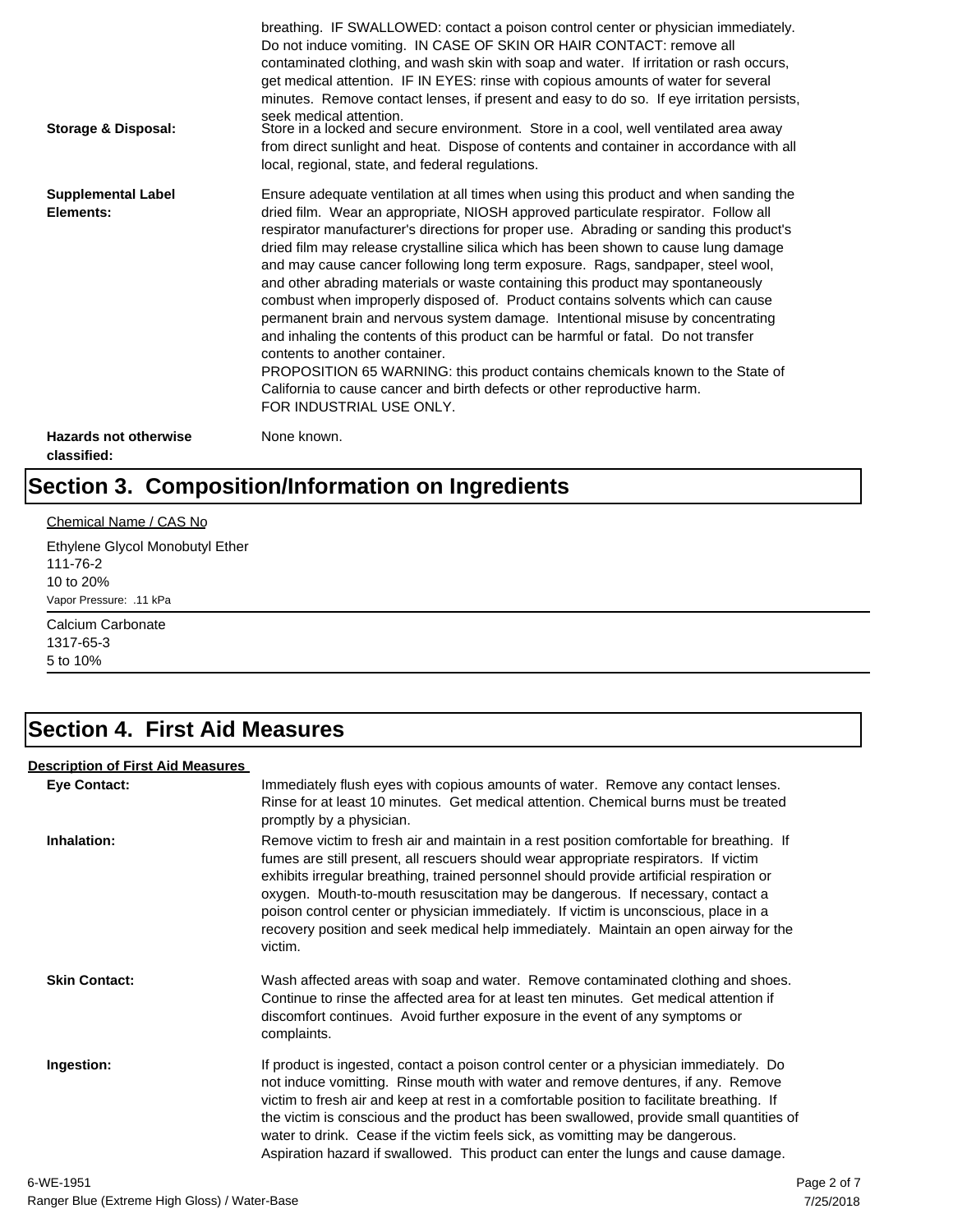If vomitting occurs, the head should be kept low so that vomit does not enter the lungs. Never administer anything by mouth to an unconscious person. If unconscious, place in a recovery position while medical attention is sought. Maintain an open airway for the victim.

| <b>Potential Acute Health Effects</b>               |                                                                                                                                                                                                                                                                                                                                                              |  |  |
|-----------------------------------------------------|--------------------------------------------------------------------------------------------------------------------------------------------------------------------------------------------------------------------------------------------------------------------------------------------------------------------------------------------------------------|--|--|
| <b>Eve Contact:</b>                                 | Causes serious eye irritation.                                                                                                                                                                                                                                                                                                                               |  |  |
| Inhalation:                                         | Can cause central nervous system depression. May cause drowsiness and dizziness<br>as well as respiratory irritation.                                                                                                                                                                                                                                        |  |  |
| <b>Skin Contact:</b>                                | Causes skin irritation. May cause an allergic skin reaction.                                                                                                                                                                                                                                                                                                 |  |  |
| Ingestion:                                          | Can cause central nervous system depression. May be fatal if swallowed and allowed<br>to enter airways. Irritating to mouth, throat and stomach.                                                                                                                                                                                                             |  |  |
| <b>Over-Exposure Signs &amp; Symptoms</b>           |                                                                                                                                                                                                                                                                                                                                                              |  |  |
| <b>Eve Contact:</b>                                 | Adverse symptoms may include: pain or irritation, watering, redness.                                                                                                                                                                                                                                                                                         |  |  |
| Inhalation:                                         | Adverse symptoms may include: respiratory tract irritation, coughing, nausea or<br>vomiting, headache, drowsiness or fatique, dizziness or vertigo, unconsciousness.                                                                                                                                                                                         |  |  |
| <b>Skin Contact:</b>                                | Adverse symptoms may include: irritation, redness.                                                                                                                                                                                                                                                                                                           |  |  |
| Ingestion:                                          | Adverse symptoms may include: nausea, vomiting.                                                                                                                                                                                                                                                                                                              |  |  |
|                                                     | Indication of immediate medical attention and special treatment needed                                                                                                                                                                                                                                                                                       |  |  |
| <b>Notes to Physician:</b>                          | Treat symptomatically. Contact poison treatment specialists if large quantities have<br>been ingested or inhaled.                                                                                                                                                                                                                                            |  |  |
| <b>Specific Treatments:</b>                         | None specified.                                                                                                                                                                                                                                                                                                                                              |  |  |
| <b>Protection of First Aid</b><br><b>Providers:</b> | No action should be taken involving any personal risk or without proper training. If<br>fumes are still present, rescuers should wear appropriate respirators or a self<br>contained breathing apparatus. Mouth-to-mouth resuscitation may be dangerous for<br>the first aid provider. Wash all contaminated clothing with soap and water before<br>removal. |  |  |

# **Section 5. Fire Fighting Measures**

| <b>Extinguishing Media</b>                        |                                                                                                                                                                                                                                                                                                                                                                              |
|---------------------------------------------------|------------------------------------------------------------------------------------------------------------------------------------------------------------------------------------------------------------------------------------------------------------------------------------------------------------------------------------------------------------------------------|
| Suitable Media:                                   | Dry chemical, CO2, water spray (fog), foam, dry sand.                                                                                                                                                                                                                                                                                                                        |
| Unsuitable Media:                                 | Do not use water jet.                                                                                                                                                                                                                                                                                                                                                        |
| <b>Specific Hazards:</b>                          | Combustible liquid. Closed containers may explode when exposed to extreme heat as<br>a result of buildup of steam. Keep containers tightly closed and isolate from heat,<br>electrical equipment, sparks, and open flames. No unusual fire or explosion hazards<br>noted.                                                                                                    |
| <b>Special Firefighting</b><br><b>Procedures:</b> | Water may be used to cool closed containers to prevent pressure buildup and possible<br>autoignition or explosion. Evacuate area and fight fire from safe distance. Containers<br>may explode when heated. Firefighters should wear appropriate protective equipment<br>and self-contained breathing apparatus with a full face-piece operated in positive<br>pressure mode. |

### **Section 6. Accidental Release Measures**

| <b>Environmental Precautions:</b>                        | Avoid dispersal of spilled material and runoff from contacting soil, waterways, drains,<br>and sewers. Inform the relevant authorities if the product has caused environmental<br>pollution.                                                                                                                                                                                                              |
|----------------------------------------------------------|-----------------------------------------------------------------------------------------------------------------------------------------------------------------------------------------------------------------------------------------------------------------------------------------------------------------------------------------------------------------------------------------------------------|
| Steps to be Taken if Material<br>is Released or Spilled: | Contain spilled liquid with sand or earth. Do not use combustible materials such as<br>sawdust. Eliminate all ignition sources and use explosion-proof equipment. Place<br>material in a container and dispose of according to local, regional, state, and federal<br>regulations. Ventilate area and remove product with inert absorbent and non-sparking<br>tools. Do not incinerate closed containers. |
| <b>Small Spills:</b>                                     | Stop leak if doing so can be done without risk. Remove containers from spill area.<br>Use non-sparking tools. Dilute with water and mop up if water-soluble. If not<br>water-soluble, absorb with inert dry material and place in appropriate waste container.                                                                                                                                            |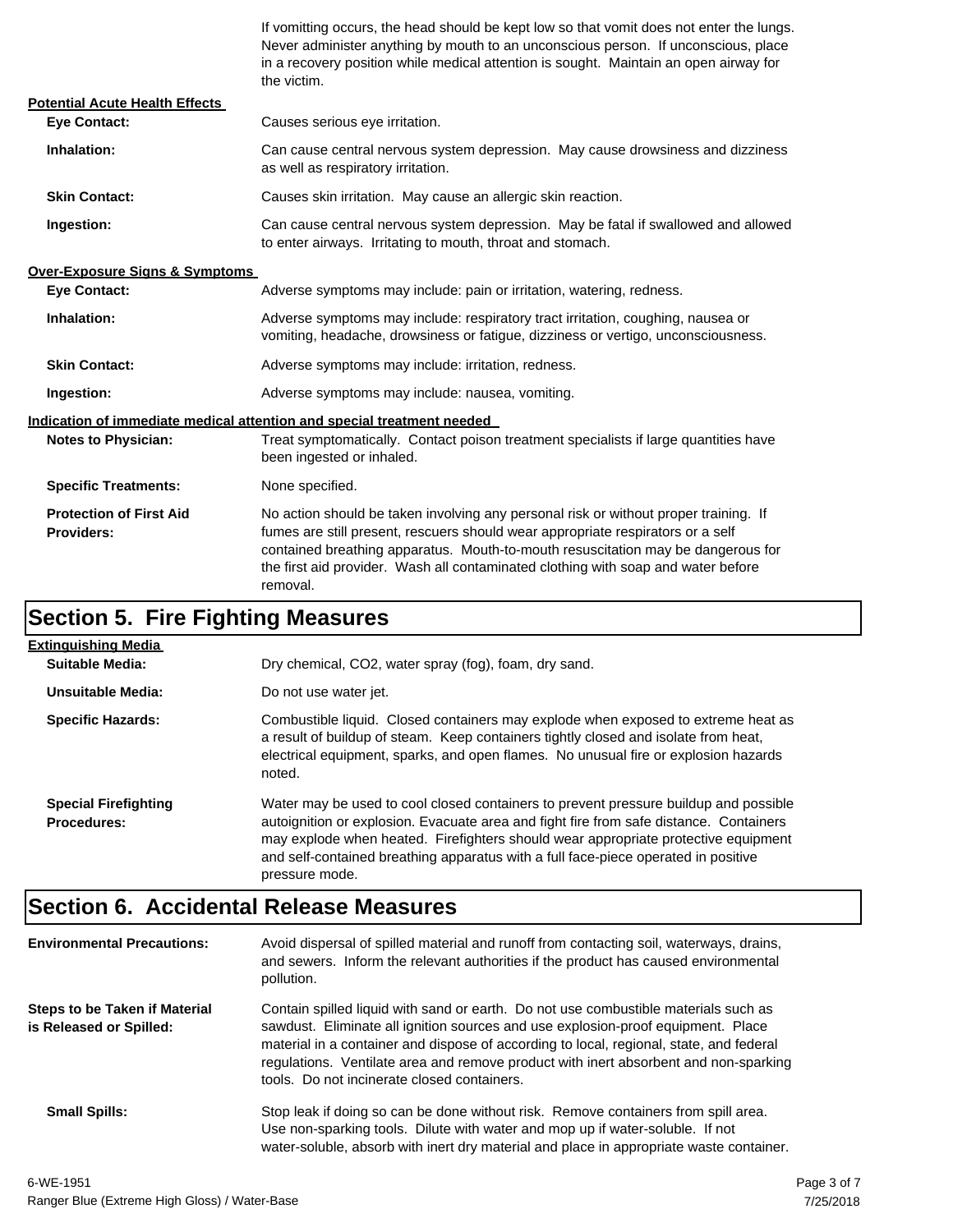Dispose of via a licensed waste disposal contractor.

Large Spills: Stop leak if doing so can be done without risk. Remove containers from spill area. Use non-sparking tools. Approach the release from upwind. Prevent entry into sewers, waterways, basements, or confined areas. Wash spillages into an effluent treatment plant or proceed as follows: contain and collect spillage with inert absorbent materials and place in a container for disposal according to local regulations. Dispose of via a licensed waste disposal contractor. See Section 1 for emergency contact information and Section 13 for waste disposal.

### **Section 7. Handling and Storage**

**Handling:** Wash thoroughly after handling. Eating, drinking, and smoking should be prohibited in areas where this material is handled, stored, and processed. Wash hands and face before eating or drinking. Remove contaminated clothing and launder before reuse. Use only with adequate ventilation. Follow all SDS and label precautions even after container is emptied, as it may retain product residues. Avoid breathing fumes, vapors, or mist. Avoid contact with eyes, skin, and clothing.

Storage: Store in a dry, cool, well ventilated place. Keep container tightly closed while not in use. Isolate from heat, electrical equipment, sparks, and open flame. Do not store above 120 degrees Fahrenheit. Protect from heat, moisture, and foreign materials.

### **Section 8. Exposure Controls/Personal Protection**

| Chemical Name / CAS No<br>Ethylene Glycol Monobutyl<br>Ether<br>111-76-2<br>10 to 20%<br>Vapor Pressure: .11 kPa | <b>OSHA Exposure Limits</b><br>50 ppm | <b>ACGIH Exposure Limits</b><br>20 ppm                                                                                                                                                                                                                                                                                                                                                                                                                                                                                                                                                                                                                                                                                                                                                        | <b>Other Exposure Limits</b> |
|------------------------------------------------------------------------------------------------------------------|---------------------------------------|-----------------------------------------------------------------------------------------------------------------------------------------------------------------------------------------------------------------------------------------------------------------------------------------------------------------------------------------------------------------------------------------------------------------------------------------------------------------------------------------------------------------------------------------------------------------------------------------------------------------------------------------------------------------------------------------------------------------------------------------------------------------------------------------------|------------------------------|
| Calcium Carbonate<br>1317-65-3<br>5 to 10%                                                                       | 15 mg/m3                              | 10 $mg/m3$                                                                                                                                                                                                                                                                                                                                                                                                                                                                                                                                                                                                                                                                                                                                                                                    |                              |
| <b>Engineering Controls:</b>                                                                                     |                                       | Use process enclosures, local exhaust ventilation, or other engineering controls to<br>keep worker exposure to airborne contaminants below any recommended or statutory<br>limits. The engineering controls also need to keep gas, vapor, or dust concentrations<br>below any lower explosive limits. Use explosion-proof ventilation equipment.                                                                                                                                                                                                                                                                                                                                                                                                                                              |                              |
| <b>Environmental Controls:</b>                                                                                   |                                       | Emissions from ventilation or work process equipment should be checked to ensure<br>they comply with the requirements of environmental protection legislation. In some<br>cases, fume scrubbers, filters, and other engineering modifications to the process<br>equipment may be required to reduce emissions to acceptable levels.                                                                                                                                                                                                                                                                                                                                                                                                                                                           |                              |
| <b>Respiratory Protection:</b>                                                                                   | adequate protection.                  | Use a properly fitted, air-purifying or air-fed respirator complying with an approved<br>standard if a risk assessment indicates this is necessary. Respiratory protection<br>programs that meet OSHA 1910.134 and ANSI Z88.2 requirements must be followed<br>when workplace conditions warrant a respirator's use. A NIOSH/MSHA approved<br>respirator with an organic vapor cartridge may be permissible under circumstances<br>where airborne concentrations are expected to exceed exposure limits. Protection<br>provided by air purifying respirators is limited. Use a positive pressure, air supplied<br>respirator if there is any potential for an uncontrolled release, exposure levels are not<br>known, or in any circumstances where air purifying respirators may not provide |                              |
| <b>Skin Protection:</b>                                                                                          | used.                                 | Use impervious, chemical resistant gloves to prevent prolonged skin contact and<br>absorption of material through the skin. Nitrile or neoprene gloves may afford<br>adequate protection. Personal protective equipment for the body should be selected<br>based on the task being performed and the risks involved, and should be approved by<br>a specialist before handling this product. Where there is a risk of ignition from static<br>electricity, wear anti-static protective clothing. For best protection, the clothing should<br>include anti-static boots, gloves, and overalls. Appropriate footwear should always be                                                                                                                                                           |                              |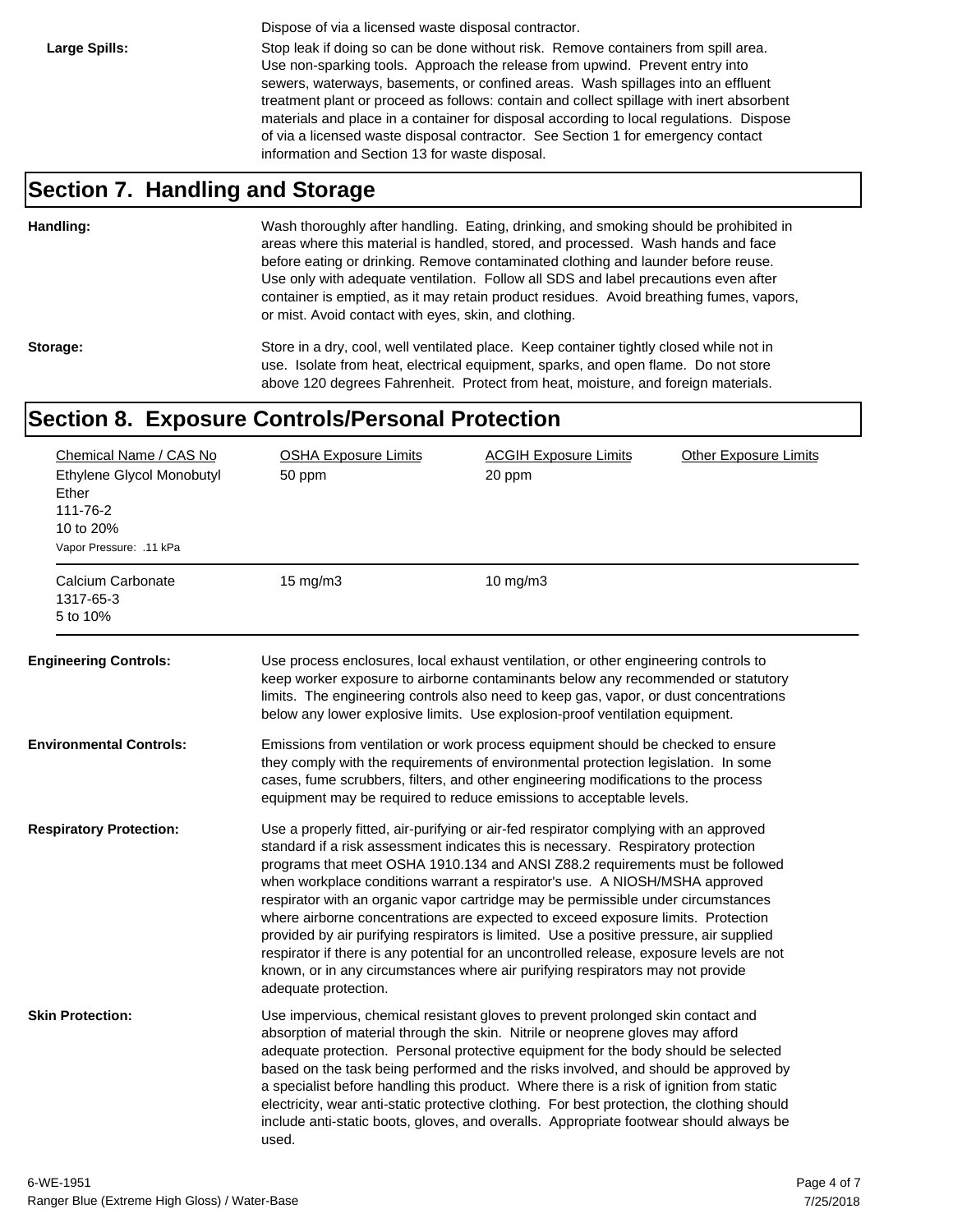| <b>Eye Protection:</b> |  |
|------------------------|--|
|                        |  |

Safety eyewear, such as splash goggles or a full face shield, should be worn at all times to protect against splashes of liquids.

**Hygienic Measures:** Wash thoroughly with soap and water before eating, drinking, or smoking. Remove contaminated clothing immediately and launder before reuse.

## **Section 9. Physical and Chemical Properties**

Physical State: Liquid Odor: Solvent odor

| Vapor Density                                     | Heavier than air            |
|---------------------------------------------------|-----------------------------|
| Vapor Density                                     | 3.95                        |
| Vapor Pressure                                    | 7 kPa                       |
| <b>Evaporation Rate</b>                           | Slower than ether           |
| <b>Boiling Point</b>                              | 171 C                       |
| Specific Gravity (SG)                             | 1.081                       |
| Material VOC (Lb / Gal)                           | 1.41                        |
| Material VOC $(g / L)$                            | 168.48                      |
| Coating VOC (Lb/Gal)                              | 2.84                        |
| Coating VOC (g/L)                                 | 340.37                      |
| Flash Point:                                      | 61 Celsius (142 Fahrenheit) |
| Autoignition:                                     | Not available               |
| LEL: I                                            | $1.1\%$                     |
| UEL:                                              | $10.6\%$                    |
| <b>Partition Coefficient.</b><br>n-octanol/water: | Not available               |
| Auto-ignition temperature:                        | Not available               |

# **Section 10. Stability and Reactivity**

| <b>Conditions to Avoid:</b>      | Avoid temperatures above 120 degrees Fahrenheit. Avoid all possible sources of<br>ignition. Do not pressurize, cut, weld, braze, drill, or expose containers to heat. Do not<br>allow vapor to accumulate in low or confined areas. Avoid contact with strong acid and<br>strong bases. |
|----------------------------------|-----------------------------------------------------------------------------------------------------------------------------------------------------------------------------------------------------------------------------------------------------------------------------------------|
| Incompatibility:                 | Incompatible with strong oxidizing agents.                                                                                                                                                                                                                                              |
| <b>Hazardous Decomposition:</b>  | By open flame, carbon monoxide and carbon dioxide. When heated to decomposition,<br>product emits acrid smoke and irritating fumes. Contains solvents which may form<br>carbon monoxide, carbon dioxide, and formaldehyde.                                                              |
| <b>Hazardous Polymerization:</b> | Will not occur under normal conditions.                                                                                                                                                                                                                                                 |
| Stability:                       | The product is stable.                                                                                                                                                                                                                                                                  |

# **Section 11. Toxicological Information**

| <b>Effects of Over-Exposure</b> |                                                                                                                                                                                                                                                                                                                                                  |
|---------------------------------|--------------------------------------------------------------------------------------------------------------------------------------------------------------------------------------------------------------------------------------------------------------------------------------------------------------------------------------------------|
| Eye Contact:                    | Causes serious eye irritation.                                                                                                                                                                                                                                                                                                                   |
| <b>Skin Contact:</b>            | Prolonged or repeated skin contact may cause irritation. Allergic reactions are<br>possible.                                                                                                                                                                                                                                                     |
| Inhalation:                     | Harmful if inhaled. High gas, vapor, mist, or dust concentrations may be harmful if<br>inhaled. Avoid breathing fumes, spray, vapors, or mist. May cause headaches and<br>dizziness. High vapor concentrations are irritating to the eyes, nose, throat, and lungs.<br>Prolonged or excessive inhalation may cause respiratory tract irritation. |
| Ingestion:                      | Harmful or fatal if swallowed. Aspiration hazard if swallowed; can enter lungs and<br>cause damage.                                                                                                                                                                                                                                              |
| <b>Chronic Hazards:</b>         | High concentrations may lead to central nervous system effects (drowsiness,<br>dizziness, nausea, headaches, paralysis, burred vision) and damage. Reports have                                                                                                                                                                                  |
|                                 |                                                                                                                                                                                                                                                                                                                                                  |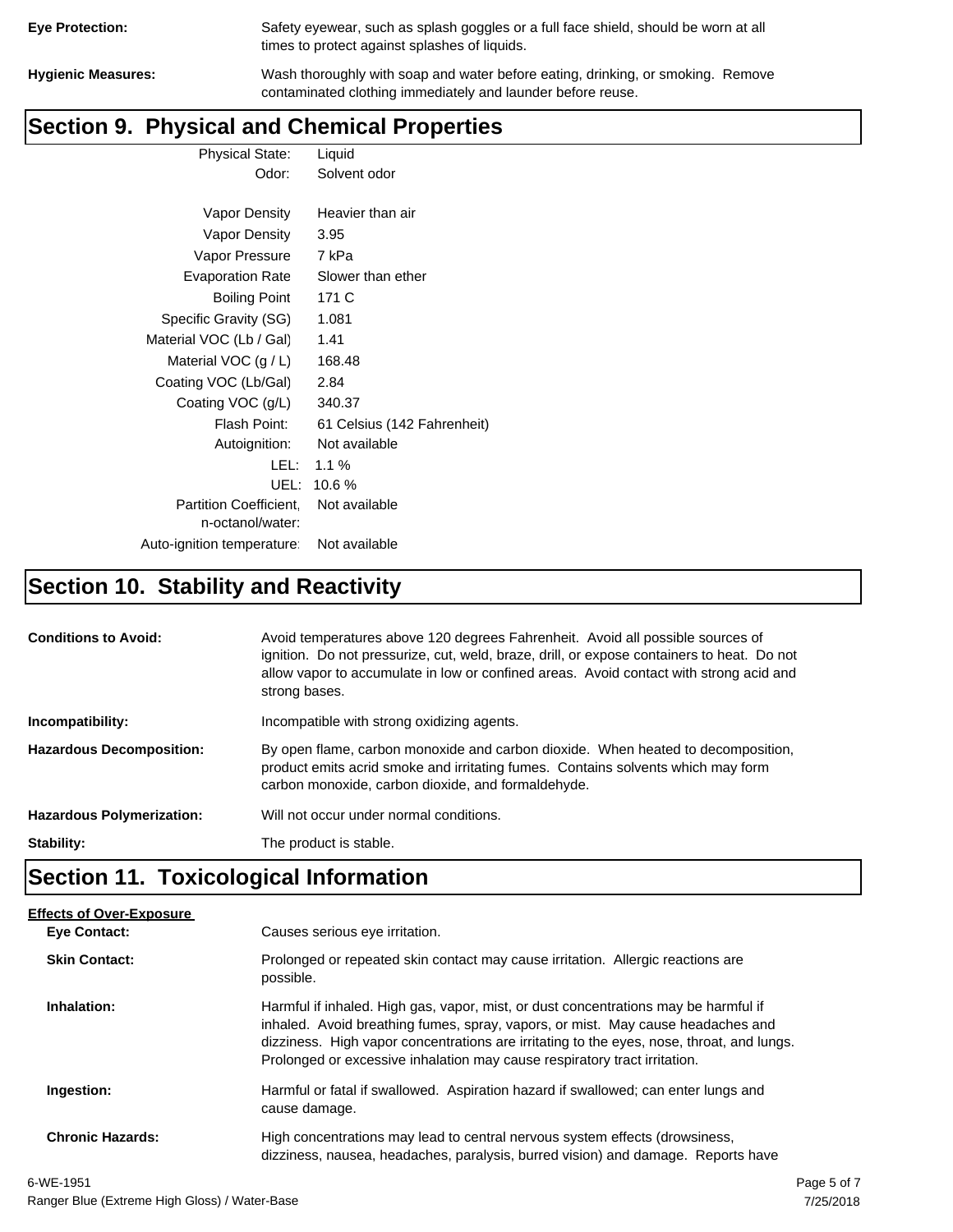|                                 | associated repeated and prolonged occupational overexposure to solvents with<br>permanent brain and nervous system damage. Contains carbon black pigment.<br>Chronic inflammation, lung fibrosis, and lung tumors have been observed in<br>experimental tests involving rats exposed to excessive concentrations of carbon black<br>and several insoluble dust particles for long periods of time. Tumors have not been<br>observed in other species under similar circumstances. Epidemiological studies of<br>North American workers show no evidence of clinically significant negative health<br>effects from occupational exposure to carbon black. Carbon black is listed as a Group<br>2B - Possibly Carcinogenic to Humans, by IARC and is proposed to be listed as A4 -<br>Not Classified as a Human Carcinogen by the American Conference of Governmental<br>Industrial Hygienists. Significant exposure is unlikely during typical application of this<br>product by roller or brush. Risk of overexposure depends on the duration and level of<br>exposure to dust from such processes as repeated sanding of dried surfaces, or<br>inhalation of spray mist, and the actual concentration of carbon black in the product<br>formula.<br>Product contains titanium dioxide, which is listed as a Group 2B - Possibly<br>Carcinogenic to Humans by IARC. No significant exposure to titanium dioxide is<br>anticipated while using this product, in which titanium dioxide is bound to other<br>materials including resin and other pigments, during brush or rolling application.<br>Overexposure risks depend on duration and level of exposure to dust, such as from |  |
|---------------------------------|------------------------------------------------------------------------------------------------------------------------------------------------------------------------------------------------------------------------------------------------------------------------------------------------------------------------------------------------------------------------------------------------------------------------------------------------------------------------------------------------------------------------------------------------------------------------------------------------------------------------------------------------------------------------------------------------------------------------------------------------------------------------------------------------------------------------------------------------------------------------------------------------------------------------------------------------------------------------------------------------------------------------------------------------------------------------------------------------------------------------------------------------------------------------------------------------------------------------------------------------------------------------------------------------------------------------------------------------------------------------------------------------------------------------------------------------------------------------------------------------------------------------------------------------------------------------------------------------------------------------------------------------------------------------------------|--|
|                                 | repeated sanding of this product's dried film, or inhalation of spray mist, and the actual<br>concentration of titanium dioxide in the product formula. For additional information,<br>refer to IARC Monograph, Volume 93, 2010.                                                                                                                                                                                                                                                                                                                                                                                                                                                                                                                                                                                                                                                                                                                                                                                                                                                                                                                                                                                                                                                                                                                                                                                                                                                                                                                                                                                                                                                   |  |
| <b>Primary Routes of Entry:</b> | Eye contact, ingestion, inhalation, absorption through the skin, skin contact.                                                                                                                                                                                                                                                                                                                                                                                                                                                                                                                                                                                                                                                                                                                                                                                                                                                                                                                                                                                                                                                                                                                                                                                                                                                                                                                                                                                                                                                                                                                                                                                                     |  |
| <b>Acute Toxicity Values:</b>   | Acute effects of this product have not been tested. Available data on individual<br>components, if any, will be listed below.                                                                                                                                                                                                                                                                                                                                                                                                                                                                                                                                                                                                                                                                                                                                                                                                                                                                                                                                                                                                                                                                                                                                                                                                                                                                                                                                                                                                                                                                                                                                                      |  |

### **Section 12. Ecological Information**

**Ecological Information:** Product is a mixture of listed components.

### **Section 13. Disposal Information**

**Disposal Considerations:** The generation of waste should be avoided or minimized wherever possible. Disposal of this product, solutions, and any by-products should at all times comply with relevant environmental protection regulations and waste disposal regulations, in addition to any local or regional restrictions which may be in effect. Surplus and non-recyclable products should be disposed of via a licensed waste disposal contractor. Waste should not be disposed of untreated to the sewer unless fully compliant with the requirements of all authorities with jurisdiction. Waste packaging should be recycled whenever possible. Incineration or landfill should only be considered when recycling is not feasible. Take care when handling empty containers as they may retain some residual product. Vapor from residue may create a flammable or explosive atmosphere within the used container. Do not expose empty containers to heat or sparks, and do not weld, cut, or grind used containers unless they have been thoroughly cleaned. Avoid contact of spilled material with soil, waterways, drains, and sewer systems.

### **Section 14. Transport Information**

|                          | Domestic (US DOT)        | <b>International (IMDG)</b> | Air (IATA)               | Canada (TDG)             |
|--------------------------|--------------------------|-----------------------------|--------------------------|--------------------------|
| <b>UN Number:</b>        | Not Regulated            | Not Regulated               | Not Regulated            | Not Regulated            |
| <b>UN Shipping Name:</b> | $\overline{\phantom{0}}$ | $\overline{\phantom{0}}$    | $\overline{\phantom{0}}$ | $\overline{\phantom{0}}$ |
| <b>Hazard Class:</b>     | $\overline{\phantom{0}}$ | $\overline{\phantom{0}}$    | $\overline{\phantom{0}}$ | $\overline{\phantom{0}}$ |
| <b>Packing Group:</b>    | $\overline{\phantom{0}}$ | ۰                           | $\overline{\phantom{0}}$ | $\overline{\phantom{0}}$ |
| <b>Limited Quantity:</b> | $\overline{\phantom{0}}$ | $\overline{\phantom{0}}$    | $\overline{\phantom{0}}$ | $\overline{\phantom{a}}$ |

**Special Considerations:** The presence of a shipping description for a particular mode of transport does not